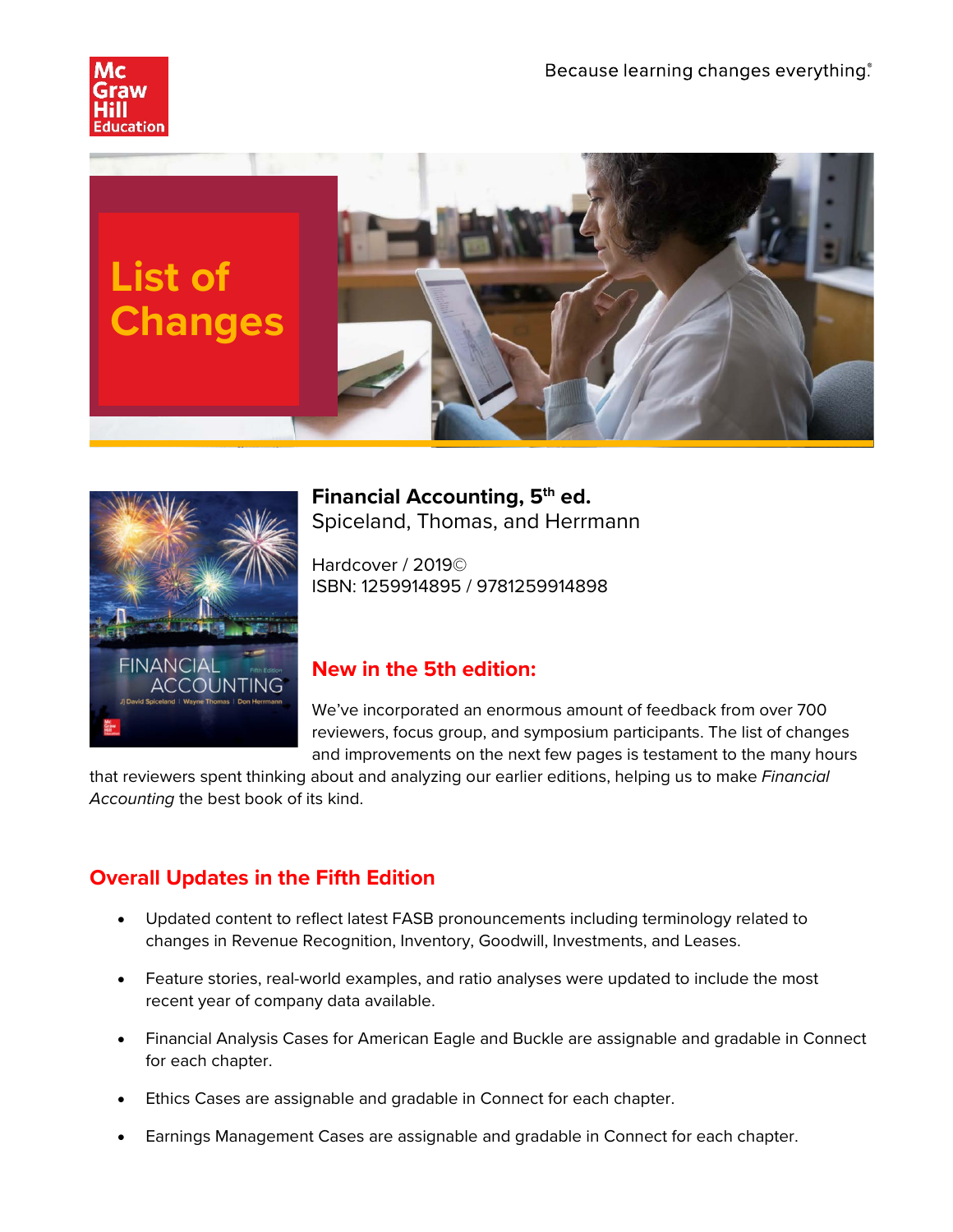- Chapter Highlights illustrations have been added to the end of chapters to give students a succinct overview of the chapter's primary topics.
- Applying Excel problems added to all 12 chapters.
- Self-Study Questions were revised to include 15 per chapter.
- Continuing Problem for Great Adventures adds content from each successive chapter to build a comprehensive set of financial statements.
- Revised illustrations in the new edition to continue to offer clear and visual learning tools for students.
- Added content and new illustrations in Chapters 1–3 to build students' understanding of the framework of financial accounting and the accounting cycle activities during the year versus the end of the year.
- Usage data from SmartBook and Connect were used in developing changes to the 5th Edition.

# **Chapter by Chapter Changes**

## **CHAPTER 1**

- Expanded discussion of the definition and meaning of retained earnings.
- Added discussion of the statement of retained earnings.
- Updated AP1–2, AP1–3, and AP1–4 for American Eagle and The Buckle's most recent financial information.

#### **CHAPTER 2**

- Added brief discussion of the role of aggregation in calculating account balances to more efficiently communicate measurements to users of financial statements.
- Updated AP2–2, AP2–3, and AP2–4 for American Eagle and The Buckle's most recent financial information.

# **CHAPTER 3**

- Streamlined the discussion of accrual-basis accounting versus cash-basis accounting.
- Added discussion of the asset/liability approach for revenue and expense recognition.
- Revised the discussion of the primary description of the four types of adjusting entries.
- Added Illustrations 3–4A and 3–4B.
- Revised Illustration 3–11 to illustrate the link between the adjusted trial balance and financial statements.
- Expanded discussion of the income statement and its components.
- Created new P3–4A and P3–4B.
- Updated AP3–2, AP3–3, and AP3–4 for American Eagle and Buckle's most recent financial information.

# **CHAPTER 4**

• Added new Illustration 4–5 to demonstrate separation of duties.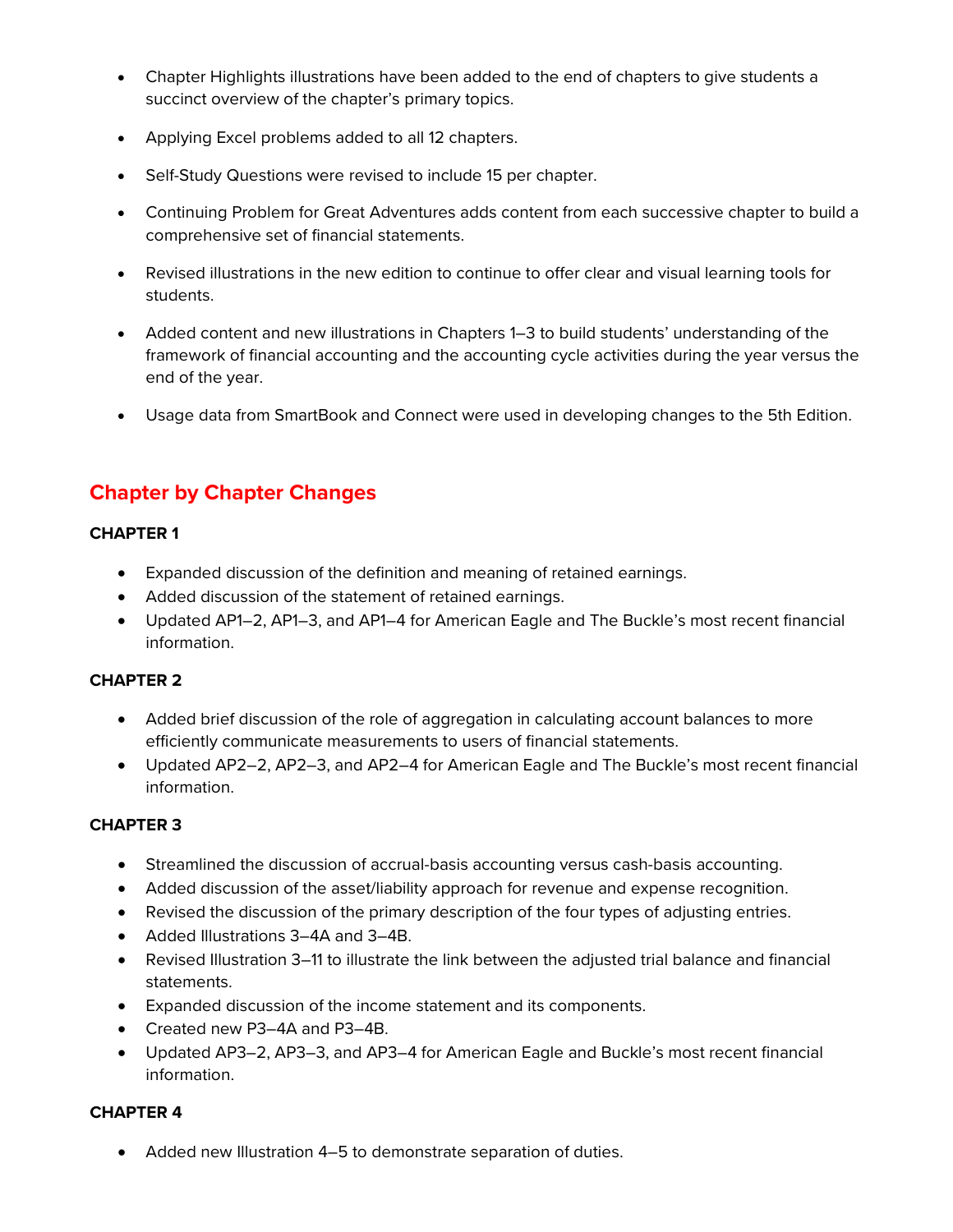- Linked Illustrations 4–8 and 4–9 to better demonstrate the need for a bank reconciliation.
- Added more illustrations comparing the bank statement to the company's cash records.
- Accounting for employee purchases are separated into credit card transactions and petty cash transactions.
- Revised Cash Analysis section to focus on the link between cash reporting in the balance sheet and statement of cash flows.
- Updated AP4–2, AP4–3, and AP4–4 for American Eagle and Buckle's most recent financial information.

### **CHAPTER 5**

- Added basic journal entry for cash received on account in Part A.
- Revised example of transactions affecting net revenues.
- Added discussion and illustration of sales returns and the effect on net revenues.
- Eliminated the term net realizable value when referring to net accounts receivable.
- Revised discussion of the allowance method to first discuss establishing the allowance account.
- Moved the aging of accounts receivable method to follow writing off bad debts.
- Expanded discussion on the interpretation of the receivables turnover ratio.
- Added Exercise 5–22 as additional General Ledger problem.
- Converted AP5–1 Great Adventures to be used as a General Ledger problem.
- Updated AP5–2, AP5–3, and AP5–4 for American Eagle and Buckle's most recent financial information.

#### **CHAPTER 6**

- Rearranged introduction to first talk about manufacturing companies and then merchandising companies.
- Revised LIFO discussion and illustration to make clear that in practice LIFO is calculated only as a year-end adjusting entry (periodic method).
- Added Kroger's balance sheet in Illustration 6–11 to better demonstrate FIFO versus LIFO for a real-world company.
- Added discussion and illustration of the effects of inventory errors on net income and retained earnings.
- Converted AP6–1 Great Adventures to be used as a General Ledger problem.
- Updated AP6–2, AP6–3, and AP6–4 for American Eagle and Buckle's most recent financial information.

#### **CHAPTER 7**

- Added some discussion of the financial statement impact of incorrectly capitalizing rather than expensing a material expenditure.
- Revised discussion of estimates used in determining depreciation in each year.
- Clarified discussion of gain and loss on sale of assets.
- Added Decision Maker's Perspective on understanding gains and losses.
- Added discussion to the Analysis section of the impact on financial ratios of estimating residual values and service lives.
- Updated discussion of impairment for intangible assets with indefinite useful lives based on ASU No. 2017-04.
- Added five new Brief Exercises.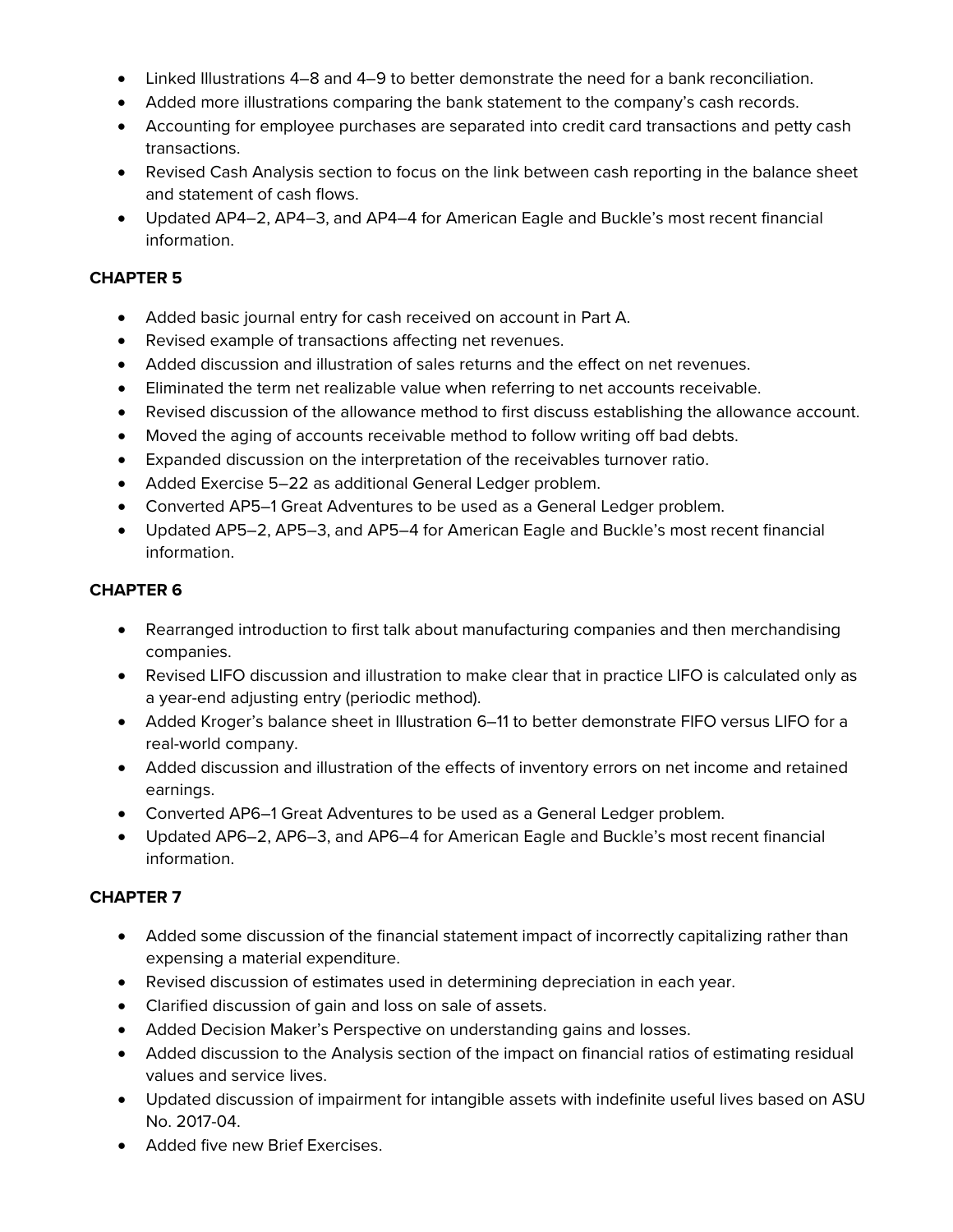- Converted AP7–1 Great Adventures to be used as a General Ledger problem.
- Updated AP7–2, AP7–3, and AP7–4 for American Eagle and Buckle's most recent financial information.

## **CHAPTER 8**

- Modified discussion and example of warranty liability.
- Added small discussion and assignment material for gift card breakage.
- Revised discussion of accounting for warranties.
- Add two Brief Exercises and two Exercises.
- Converted AP8–1 Great Adventures to be used as a General Ledger problem.
- Updated AP8–2, AP8–3, and AP8–4 for American Eagle and Buckle's most recent financial information.

## **CHAPTER 9**

- Added discussion of reclassifying the current portion of a long-term installment note as a current liability.
- Revise discussion of leases to include advantages over installment notes.
- Revised discussion of leases for ASU 2016-02.
- Added journal entry to record a lease.
- Revised Part B and Part C so that instructors can easily choose whether to cover bonds with or without having to calculate the issue price.
- Added three new Brief Exercises, three new Exercises, and two new Problems for installment notes and leases.
- Converted AP9–1 Great Adventures to be used as a General Ledger problem.
- Updated AP9–2, AP9–3, and AP9–4 for American Eagle and Buckle's most recent financial information.

#### **CHAPTER 10**

- Added new Feature Story.
- Revised Illustrations 10–3 and 10–6.
- Revised discussion of preferred stock to clarify its distinguishing features.
- Converted AP10–1 Great Adventures to be used as a General Ledger problem.
- Updated AP10–2, AP10–3, and AP10–4 for American Eagle and Buckle's most recent financial information.

#### **CHAPTER 11**

- Separated investing activities and financing activities into separate Learning Objectives.
- Revised Illustration 11–4 to show relationship between income statement and operating cash flows.
- Added Illustration 11–27 to convert income statement items to their operating cash flows.
- Added five new Brief Exercises and five new Exercises.
- Updated AP11–2, AP11–3, and AP11–4 for American Eagle and Buckle's most recent financial information.